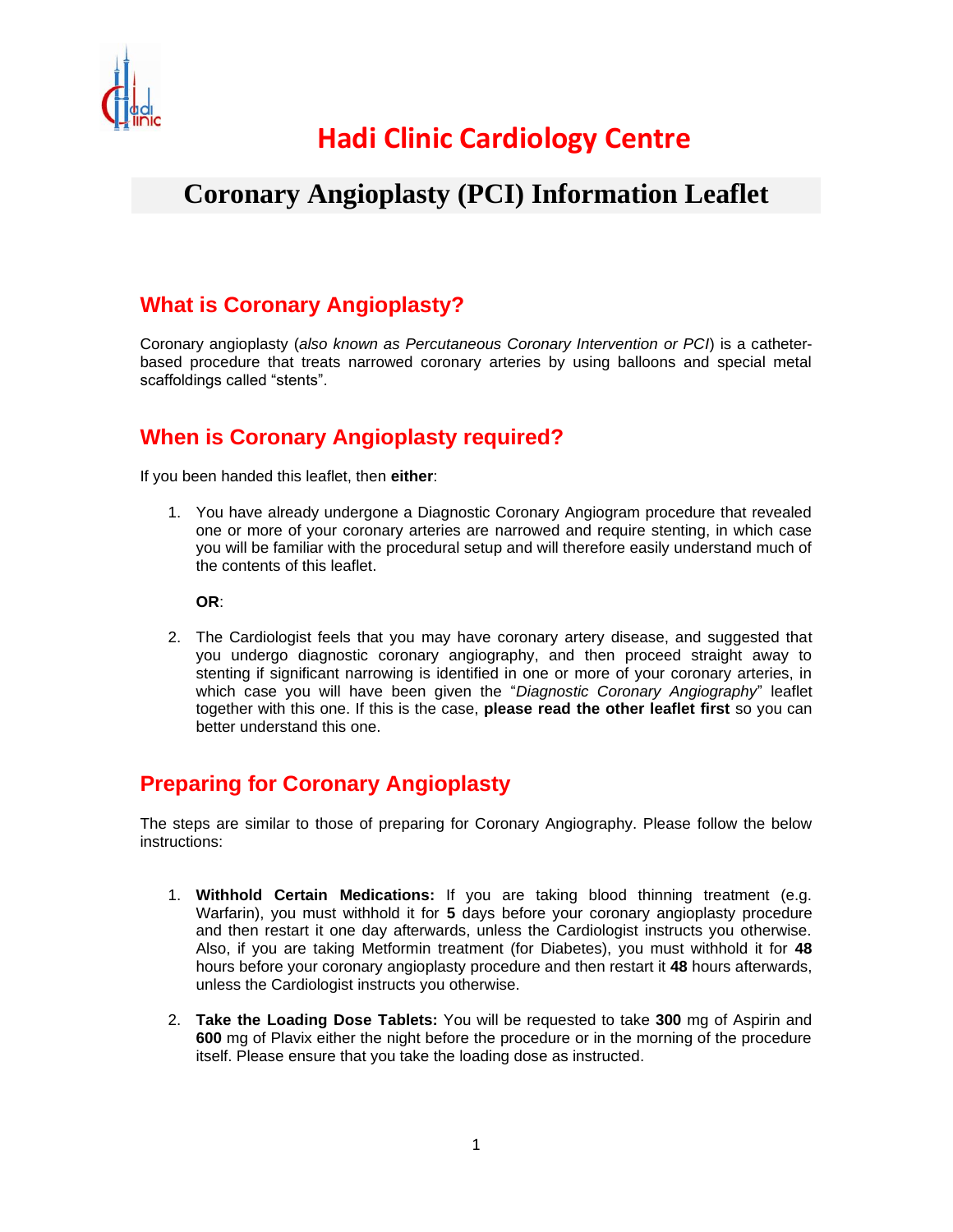

### **Coronary Angioplasty (PCI) Information Leaflet**

- 3. **Observe Fasting Instructions:**Patients are not usually asked to fast before coronary angioplasty. However, in some cases, the Cardiologist might ask patients to fast for six hours or so prior to the test. Please comply if you are requested to fast before your scheduled coronary angiogram procedure.
- 4. **Report to the Cardiology Centre Reception on the Ground Floor:**On the day of your scheduled coronary angioplasty procedure, please report to the Cardiology Reception Office, where you will be registered and be shown to your private room whereyou will be admitted. You will be given a hospital gown to dress in for the procedure. A small needle will be inserted in your hand or arm to aid the administration of any sedative or pain relief medications that might be required during the Coronary Angioplasty procedure.
- 5. **Sign the Consent Form:**If you haven't already signed the Consent Form in the Cardiology clinic, you will be requested to sign one once you have been admitted to your room.
- 6. **Transfer to the Cardiac Catheter Laboratory (Cathlab):** Once the above **4** steps have been completed, you will be transferred on a trolley or a wheelchair to the Cardiac Cathlab, where the Coronary Angioplasty procedure will be performed.

### **How is Coronary Angioplasty performed?**

Like diagnostic coronary angiography, Coronary angioplasty is performed inside a special procedures room called the Cardiac Catheter Laboratory (Cathlab). You will be asked to lie on your backon a table, and your wrist and groin areas will be cleaned using a sterile solution. Several ECG wires will be positioned on your chest and connected to a heart monitor so your heart beats can be viewed on the screen. You will then be covered with sterile drapes to ensure that no contamination occurs. You will also notice that the Cardiologist and his assistant will be wearing sterile gowns and gloves.

You will be awake throughout the procedure. No general anaesthetic is required, although sedation can sometimes be offered to anxious patients. The vast majority of patients experience no or very little discomfort. If you experience pain, please let the Cardiologist know and you will be given adequate pain relief.

Coronary Angioplasty is performed inside the Cardiac Catheter laboratory (Cathlab) under local anaesthesia, via either the wrist or groin artery, in the same way as Diagnostic Coronary Angiography. A short sheath tube is inserted inside the access point artery (wrist or groin), through which a longer catheter tube is advanced inside the artery all the way to the heart. Under X-ray guidance,

A local anaesthetic will be injected in your wrist or groin area, which will sting slightly for a few seconds. Then a short thin tube (sheath) will be inserted via either the wrist or groin artery, through which another long thin tube (cardiac catheter) will be advanced all the way up the artery to the heart under X-ray guidance. The tip of the catheter is then positioned inside the origin of the coronary artery being treated. A fine wire is inserted through the catheter into the coronary artery, past the narrowed segment. Sliding over this fine wire, a small balloon is positioned across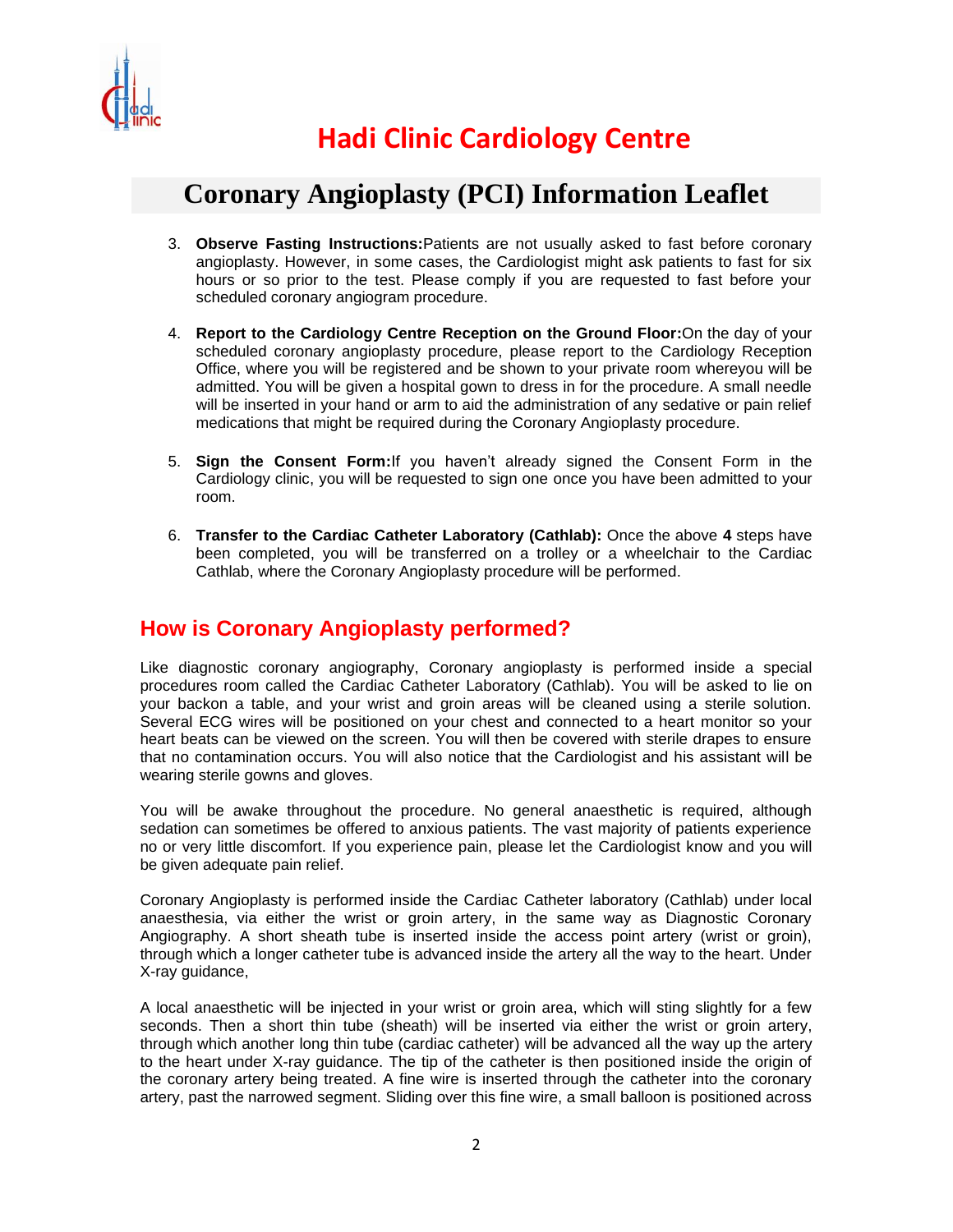

## **Coronary Angioplasty (PCI) Information Leaflet**

the narrowed segment and then inflated to dilate the narrowing. The balloon is then removed and a stent is advanced over the wire and stretched by another balloon to support the interior of the coronary artery where the narrowing was. The balloon is then deflated and removed, together with the fine wire and the catheter, while the stent remains in situ, thus maintaining the patency of and flow restoration with the stented coronary artery.

After the stents have been implanted, the cardiac catheter and sheath will be removed. If the wrist artery was used then a special pressure band will be applied around your wrist for about **2** to **4** hours to ensure that the puncture site has healed well. If the groin artery was used, then the artery will be sealed either with a special closure device or with direct manual pressure. You will then be moved out of Cathlab and transferred back to your room or to the Cardiac Care Unit if the Cardiologist has felt that you require closer monitoring after your coronary angiogram procedure.

People who undergo coronary angioplasty will be kept in the hospital overnight for monitoring and are usually discharged in the morning.

#### **Are there any risks involved?**

Coronary Angioplasty is an extremely safe procedure, particularly when performed by an experienced cardiologist of the Hadi Clinic calibre. However, as it is an invasive procedure, there are some risks but serious problems are scarcely rare. It is important to keep in mind that the vast majority of peoplesuffer no complications, and that the procedure benefits usually far outweigh the potential risks. Please read through your consent form, which contains a list of the potentially **serious risks of the procedure, then discuss with the Cardiologist any questions or concerns that** you may have about coronary angiography.

#### **Reducing your future risk of Coronary ArteryDisease**

The best ways to prevent Coronary Artery Disease from gettingworse are to:

- Take your medicines as prescribed
- Stop smoking if you are a smoker
- Enjoy healthy nutrition(eat less sugary and fatty foods, and more lean meat, fresh vegetables & fruits)
- Achieve and maintain a healthy body weight
- Be physically active– take regular moderate exercise on a daily basis
- If you have high blood pressure, ensure you have it adequately treated
- If you have diabetes,ensure that your sugar levels are always within the normal range
- Maintain your psychological and social wellbeing our Wellness Centre will provide you with information and help if required